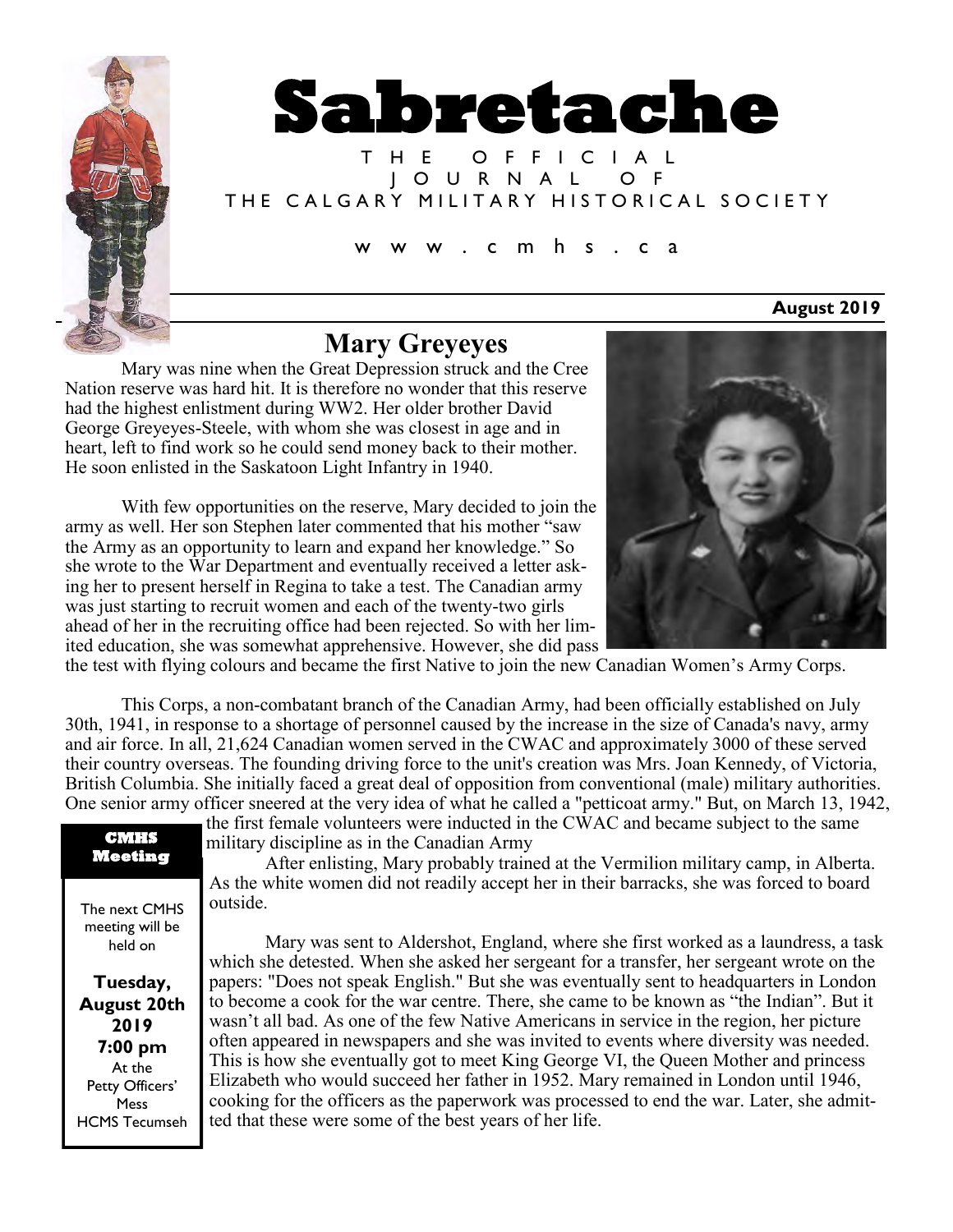### **Sabretache**

THE OFFICIAL JOURNAL OF THE CALGARY MILITARY HISTORICAL SOCIETY The CALGARY MILITARY HISTORICAL SOCIETY is a non-profit registered society which fosters the study of the military and the police, and the heritage of Canada, the British Empire, and the world as well as the preservation of military artifacts and records. The CMHS meets once every calendar month at: Petty Officers' Mess HMCS Tecumseh 1820 - 24th Street SW Calgary AB T2T 0G6

# **Notice of Next Meeting**

The next CMHS meeting will be held on **Tuesday August 20th, 2019 19:00 (7:00 pm)**

At the Petty Officers' Mess, HMCS Tecumseh. Members are reminded that an offering of foodstuffs for the Legion Food Bank is considered your unofficial entrance fee to our regular scheduled meetings*.*

The unofficial agenda of this meeting will be:

Introduction of guests, Minutes of last meeting Correspondence, Membership report Treasurer's report, Old business / New business Break, Show & Tell The President, **Allan Ross** would like to invite everyone to remain after the meeting for an informal time of fellowship.



This staged photograph hung for decades in the National War Museum in Ottawa with its subjects labeled "unidentified", until Mary's daughter-in-law learned of its existence in 1995. The photo was taken to encourage more women to join the army, and its staged "Indian blessing" proving popular, it was widely reprinted during the war, then forgotten.

Mary Greyeyes was from Muskeg Lake Cree Nation in Saskatchewan. This tiny community (only 367 people live on the reserve) has a remarkable military history. 56 of its youth served in the armed forces, including seven women, most of them named Greyeyes, Arcand or Lafond.

Muskeg Lake Cree have fought in Europe, Korea, and Afghanistan. Muskeg Lake is also the birthplace of the ballet dancer, choreographer and film actor Michael Greyeyes.

Mary returned to Canada after finishing her service in 1946, married, and made a career as an industrial seamstress in Vancouver. She died in 2011.



The other participant in the staged photo was Harry Ball, a Cree from Piapot First Nation, who was a World War I veteran. His Plains Chief regalia was scrounged up on that reserve, where the photo was taken.

**Mary's brother "David Greyeyes**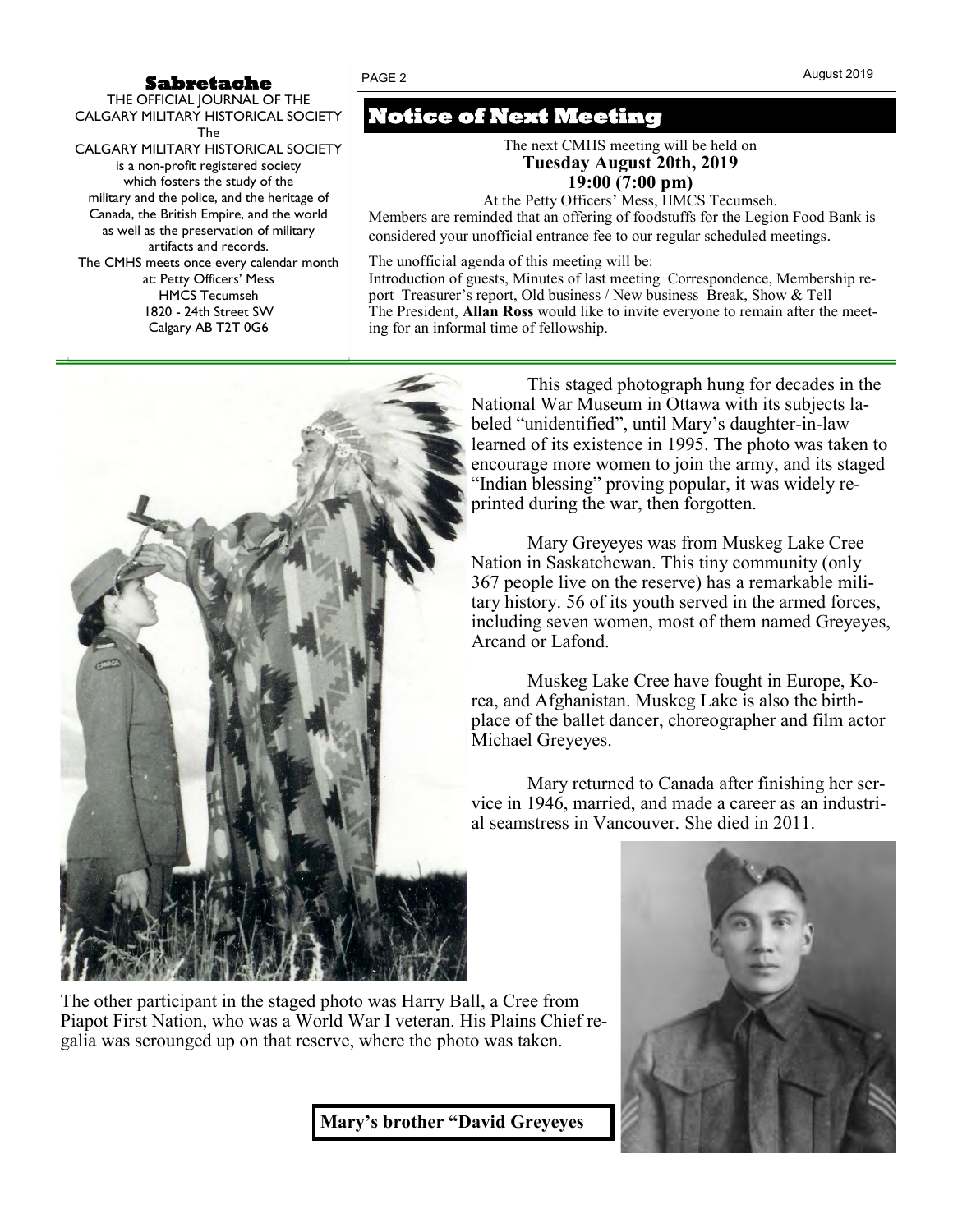## **Minutes of last meeting / Calgary Military Historical Society**

Minutes of General Meeting held on July 16, 2019 Petty Officers Mess: HMCS Tecumseh

Meeting called to order by President Alan R. at 7:01 pm. 13 members present and 0 guests.

Minutes of last meeting. Acceptance moved by Barry E. Second by Martin U.. Approved. Newsletter – once again thanks for the great article from Roy. Treasurers Report provided by Al R. for Floyd. Moved acceptance by Mike C. Second by Barry E. Accepted. Membership report by Al R - Currently 39 regular members. 3 Life members 2 Honorary. Approval moved by Mike C. Seconded by Brian H. Approved.

**Correspondence:** Newsletter from Saskatchewan Gun Collectors letter

#### **OLD BUSINESS:**

Military show June 22 had 116 tables and was quite a success - small profit was made for the first time.

#### **NEW BUSINESS**:

AGM is due in either September or October. Please consider running for a position on the executive. Any special resolutions requested must be received by Al R. by August to be posted in newsletter. A vote must take place for the Maurice Harvey award. Motion: Club Christmas party should be held in alternating north / south locations every other year. Vote: Yes 5 No 2 Passed Comment; vote is redundant as we vote on location each year anyway. Question to members posed: Do we wish to still hold meetings in July & August and if so would we have to cancel newsletter those months. Tabled till AGM. AGM Motion: Maurice Harvey Award winner should receive a \$50 gift card. AGM Motion: Club should pay for annual Christmas party. Resolution for AGM: Vote for Maurice Harvey trophy should take place at AGM and award be presented at Christmas party. Indra R is working of a Caribbean display for the museum.

BREAK: Raffle conducted by Dave G.

Auction –Black Wings book donated by Mike C.

### **SHOW & TELL:**

James B. – Nephew is an intern at the WW1 memorial in Washington DC James B. #2 - Book from 1941 of art and trench art. Mike C. – 18k gold Waltham watch dated 1901 and South African Town Guard medal Alan Mc. – Canadian medals WW1 & WW2 to  $50<sup>th</sup>$  with photos David G – History of Uncle Jim and his POW records & telegrams. Al R – Army temperance medals - India.

Motion to adjourn at 8:22 pm by Mike C. and Seconded by David G.

**Note from Member Floyd S.** "This is the association we contributed to…..great news for them and the work they are doing.

**OOD BANK** 71985 9480 RR0001 **Registered Charity** 

\*\*\* We are now the Only Registered Not For Profit Veterans Food Bank in Alberta \*\*\* We are now the Only CRA Registered Veterans Food Bank Charity in Canada \*\*\*

**Note from Member Marty U.** -Glad the Veterans Association Food Bank has attained Charitable Non -Profit Status, they were waiting, as most due to have this process wrap up. I started sponsoring them before the 2019 June show, contacting them to participate in the 2019 Show. They were delighted with the offer and had a booth in the Veterans Support area in the hearth room. Starting with the June 2019 Show, I decided to give veterans support organizations that participate in the Show, up to two free tables. Six Veteran Support groups participated in the 2019 show and increase of four over the 2018 Show. Thank you Marty for this and a great show.